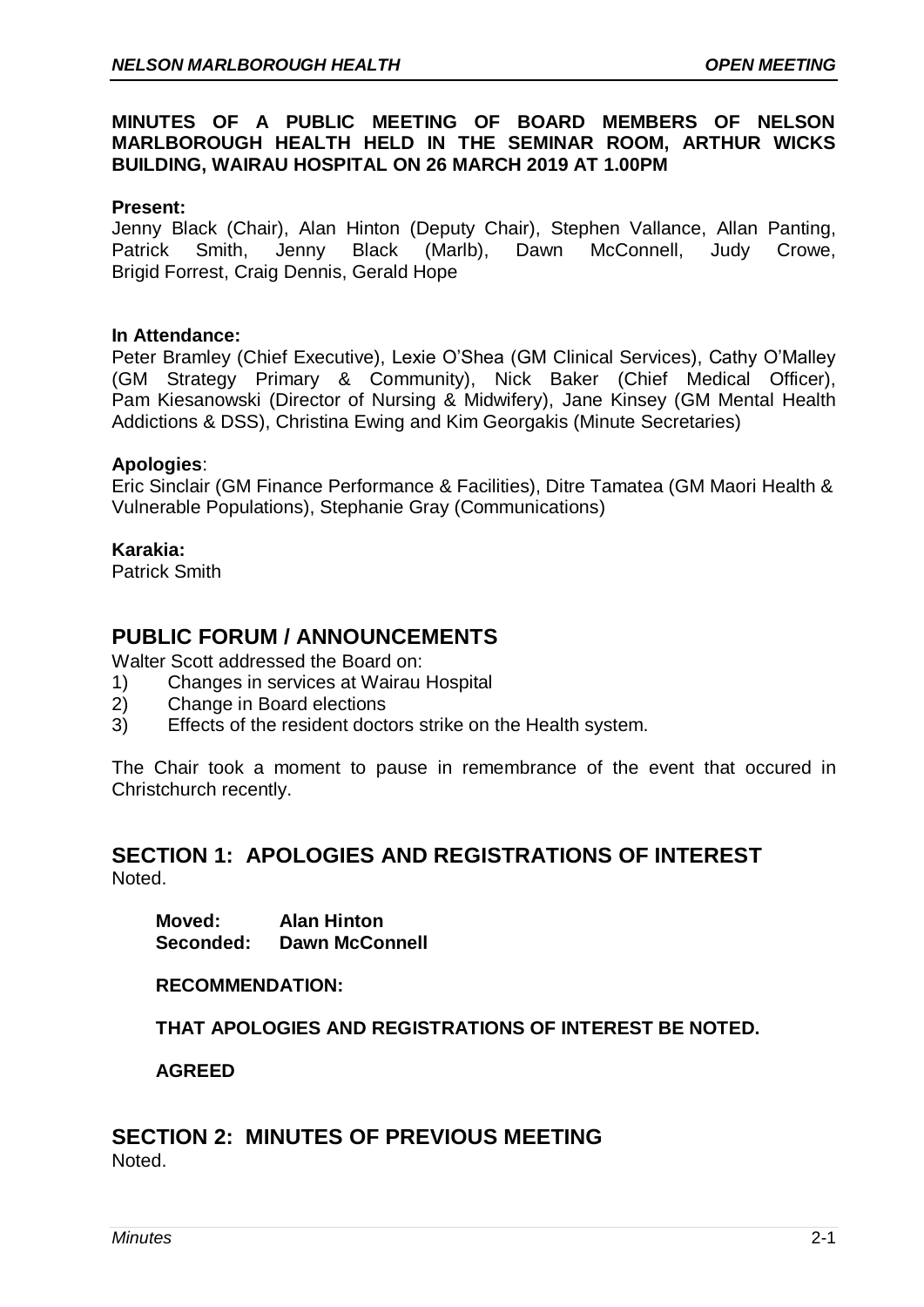**Moved: Alan Hinton Seconded: Dawn McConnell**

### **THAT THE MINUTES OF THE MEETING HELD ON 26 FEBRUARY 2019 BE ADOPTED AS A TRUE AND CORRECT RECORD.**

### **AGREED**

### **2.1 Action Points**

- Item 1 H&S Report: Ongoing
- Item 2 Medlab Collection Point: Deferred to June meeting
- Item 3 Board Policies: Ongoing
- Item 4 Review of Consumer Council: Ongoing
- Item 5 Financial comparison data: Completed

#### **2.2 Correspondence**

Nil.

## **SECTION 3: CHIEF EXECUTIVE'S REPORT**

The CE spoke about compassion and care and how we relate to one another. As an organisation we need to celebrate inclusiveness and diversity, and to take time to strengthen our values.

Our health system is under pressure especially in the mental health, age care services, and the GP community.

Dicusssion was held on the outstanding wait times for Colonoscopies, and the possibility of outsourcing to private providers to assist. **It was requested that** the GM Clinical Services provide an update on planning for colonoscopy service provision in conjunction with MOH to reduce outstanding wait times

| Moved:    | <b>Brigid Forrest</b> |
|-----------|-----------------------|
| Seconded: | <b>Patrick Smith</b>  |

#### **RECOMMENDATIONS:**

**THAT THE BOARD RECEIVE THE CHIEF EXECUTIVE'S REPORT.**

**AGREED**

## **SECTION 4 CONSUMER COUNCIL CHAIR'S REPORT**

The Consumer Council Chair's report was noted.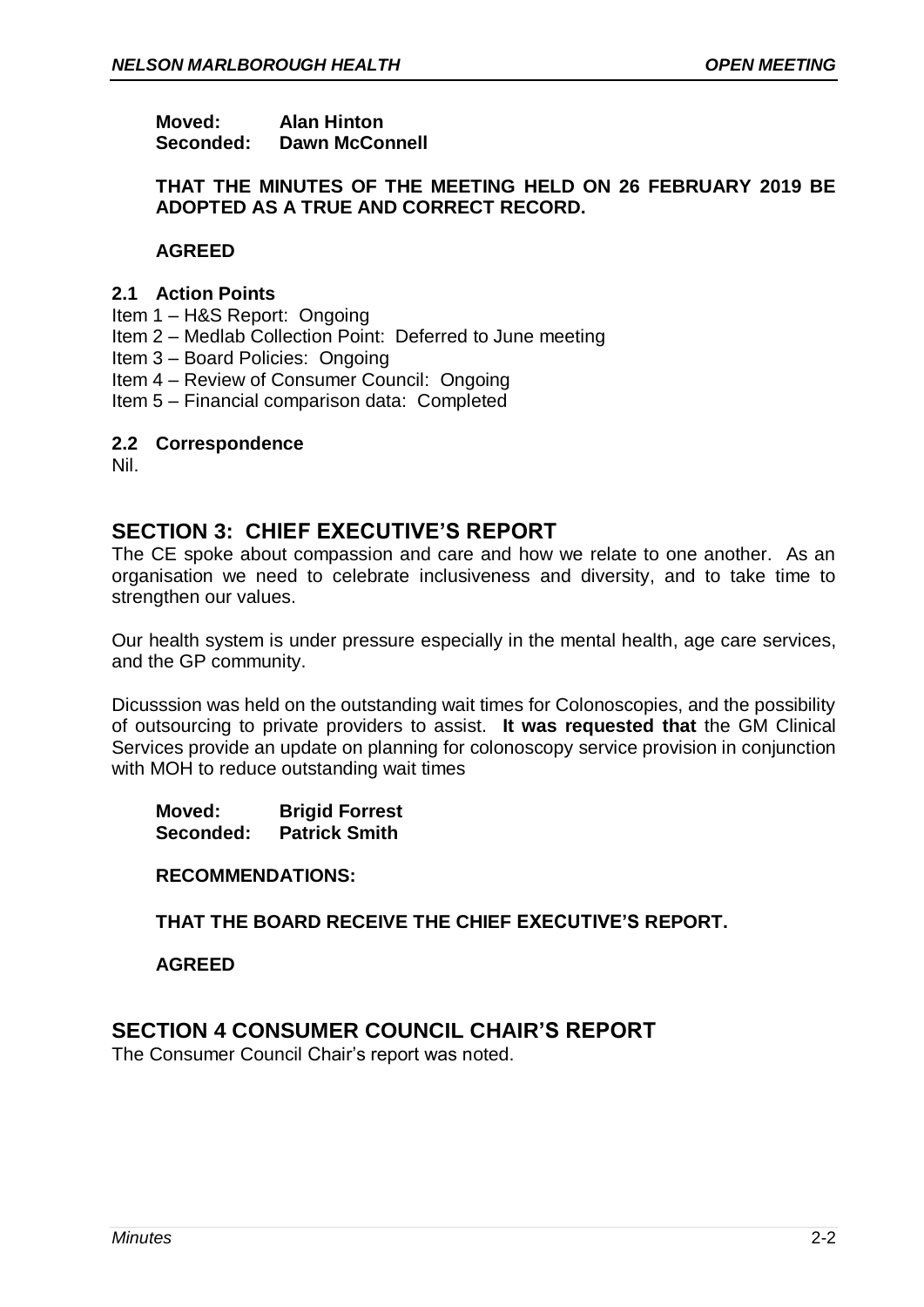# **SECTION 5: UPDATES:**

#### **8.1 Indicative Business Case**

Noted the IBC will be presented to the Board before it is submitted to MOH. The final process of having a new hospital is at least 8 to 10 years away, and we must still work on transforming our healthcare through the MOC process. It was noted that the final decision will be made by the Ministry of Health and Treasury.

## **SECTION 6: FINANCIAL REPORT**

Noted.

**Moved: Craig Dennis Seconded: Alan Hinton**

**RECOMMENDATIONS:**

**THAT THE BOARD RECEIVES THE FINANCIAL REPORT.**

**AGREED**

**SECTION 7: CLINICAL GOVERNANCE REPORT** Noted.

**SECTION 8: GENERAL BUSINESS** Nil.

## *Public Excluded*

**Moved: Dawn McDonnell Seconded Craig Dennis**

#### **RECOMMENDATION:**

*THAT the Board resolve itself into a Committee of the whole and that in terms of the NZ Public Health & Disability Act 2000, the public be excluded while the following items are considered:*

- *Minutes of a meeting of Board Members held on 26 February 2019 (Clause 32(a) Third Schedule NZ Public Health & Disability Act 2000)*
- *DHB Chair's Report - To protect information that is subject to a delegation of confidence (Clauses 32(a) and (b) Third Schedule NZ Public Health & Disability Act 2000)*
- *DHB Chief Executive's Report - To protect information that is subject to a delegation of confidence (Clauses 32(a) and (b) Third Schedule NZ Public Health & Disability Act 2000)*